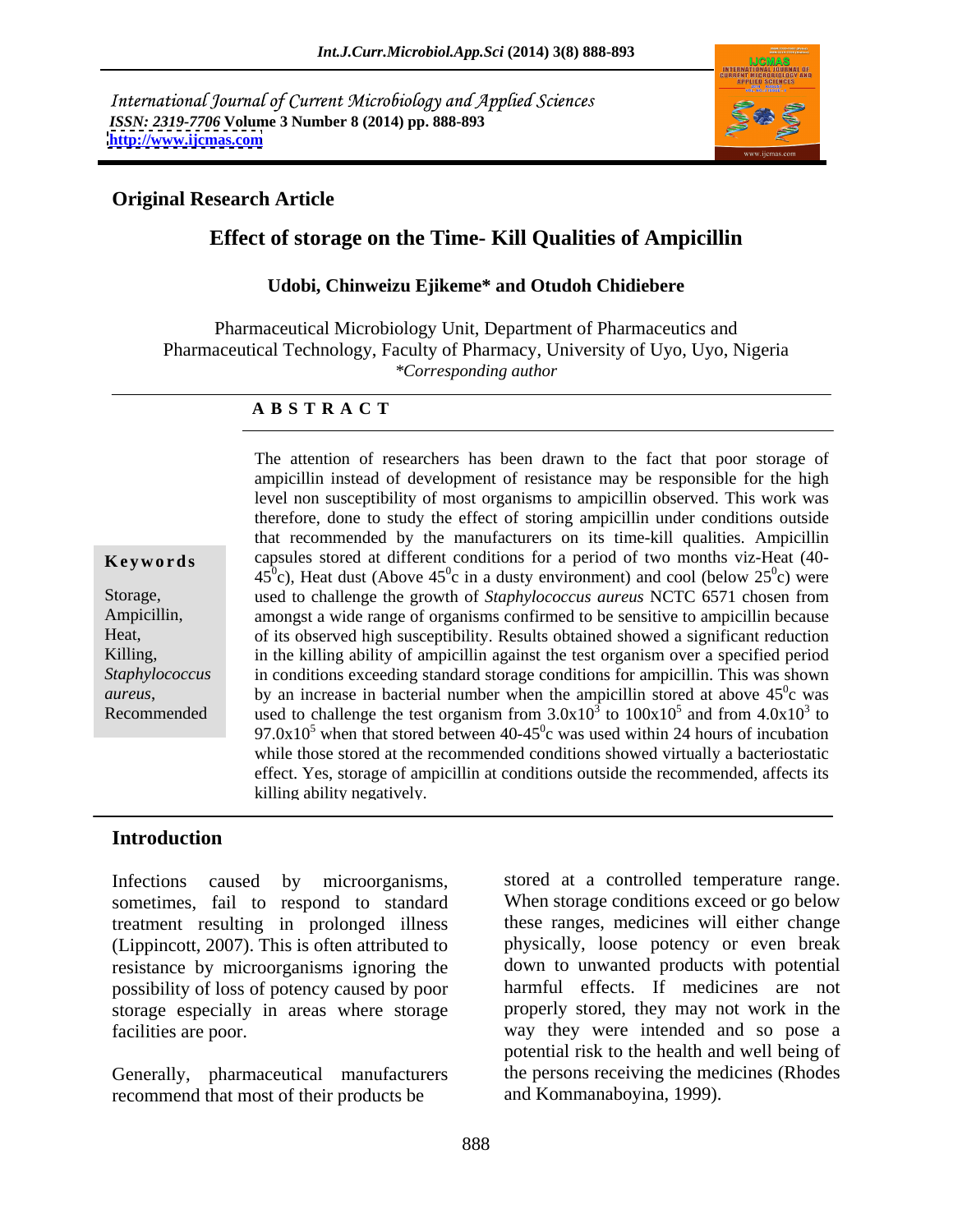In most parts of Nigeria and a greater part of wherever these medicines are kept may be even hotter. Medicines meant to be stored at temperatures lower than this are most likely to be affected. When such medicines are used to challenge organisms, their inability are not check was carried out in the to either kill or inhibit their multiplication Pharmaceutical Microbiology Laboratory, will be thought to be due to resistance Faculty of Pharmacy of the University of development by the organisms. Uyo, Nigeria

The storage temperature of medicines is one The Ampicillin capsules used were obtained of the most important factors that can affect from a registered Pharmacy shop in Uyo, its stability. Some products can be Akwa Ibom state, Nigeria where they were irreversibly degraded within a brief period properly stored and maintained under proper of temperature change (WHO, 2003). conditions. They were kept for a period of During heat waves for instance, storage two months under three different conditions locations can heat up above recommended namely: ranges causing medicines to degrade and possibly lose potency or breakdown into unknown products with potential harmful

Ampicillin is a beta Lactam antibiotic that belongs to the Penicillins which is a group A wide range of organisms which include of naturally occurring and semi-synthetic completion of this important component of Standard isolates were obtained from the rigidity (Dale and Rang, 2007). Ampicillin Microbiology laboratory, Faculty of has been used extensively for the treatment Pharmacy. University of Uyo. The organism has been extensively reported since then.

While not doubting that resistance to **Preparation/Preservation** of Test ampicillin has been developed by a wide range of organisms through different

sub Saharan Africa, The temperature for contributed to the high level of non most months of the year will be up to  $30^{\circ}$ c. susceptibility reported and subsequent The corners of the room and cupboards or ailment prolongation when ampicillin is that poor storage of ampicillin may have used for therapy.

# **Materials and Methods**

The study was carried out in Uyo, Nigeria

namely: the contraction of the contraction of the contraction of the contraction of the contraction of the contraction of the contraction of the contraction of the contraction of the contraction of the contraction of the c

effects.  $C=$ heat dust-------------- above  $45^\circ$ c and in a  $A=$  cool-------Below  $25^0c$ c and the contract of the contract of the contract of the contract of the contract of the contract of the contract of the contract of the contract of the contract of the contract of the contract of the contract of the cont B=heat ---------Between 40 and  $45^{\circ}$ c c and the contract of the contract of the contract of the contract of the contract of the contract of the contract of the contract of the contract of the contract of the contract of the contract of the contract of the cont  $^{0}$  and in a c and in a dusty environment

antibiotics (Udobi and Onaolapo, 2008). It is *Staphylococcus aureus*, *Escherichia* coli, active against both Gram positive and Gram *Pseudomonas aeruginosa* and *Bacillus* negative organisms. Its mode of action is by *subtilis* were used. The clinical isolates were the prevention of the incorporation of N- obtained from the Microbiology Laboratory acetyl muramic acid into the mucopeptide of the University of Uyo Teaching Hospital, layer of the cell wall thereby preventing the Uyo, Akwa Ibom State, Nigeria while the the wall which bacteria will require for its stock of organisms in the Pharmaceutical has been used extensively for the treatment Pharmacy, University of Uyo. The organism of bacterial infections since 1961 but that showed the best activity with ampicillin resistance to this agent by most organisms was eventually selected as the test organism standard and clinical isolates of Standard isolates were obtained from the Microbiology laboratory, Faculty of for the time-kill study.

## **Preparation/Preservation of Test Organism**

processes, this work attempts to establish The test organism *Staphylococcus aureus*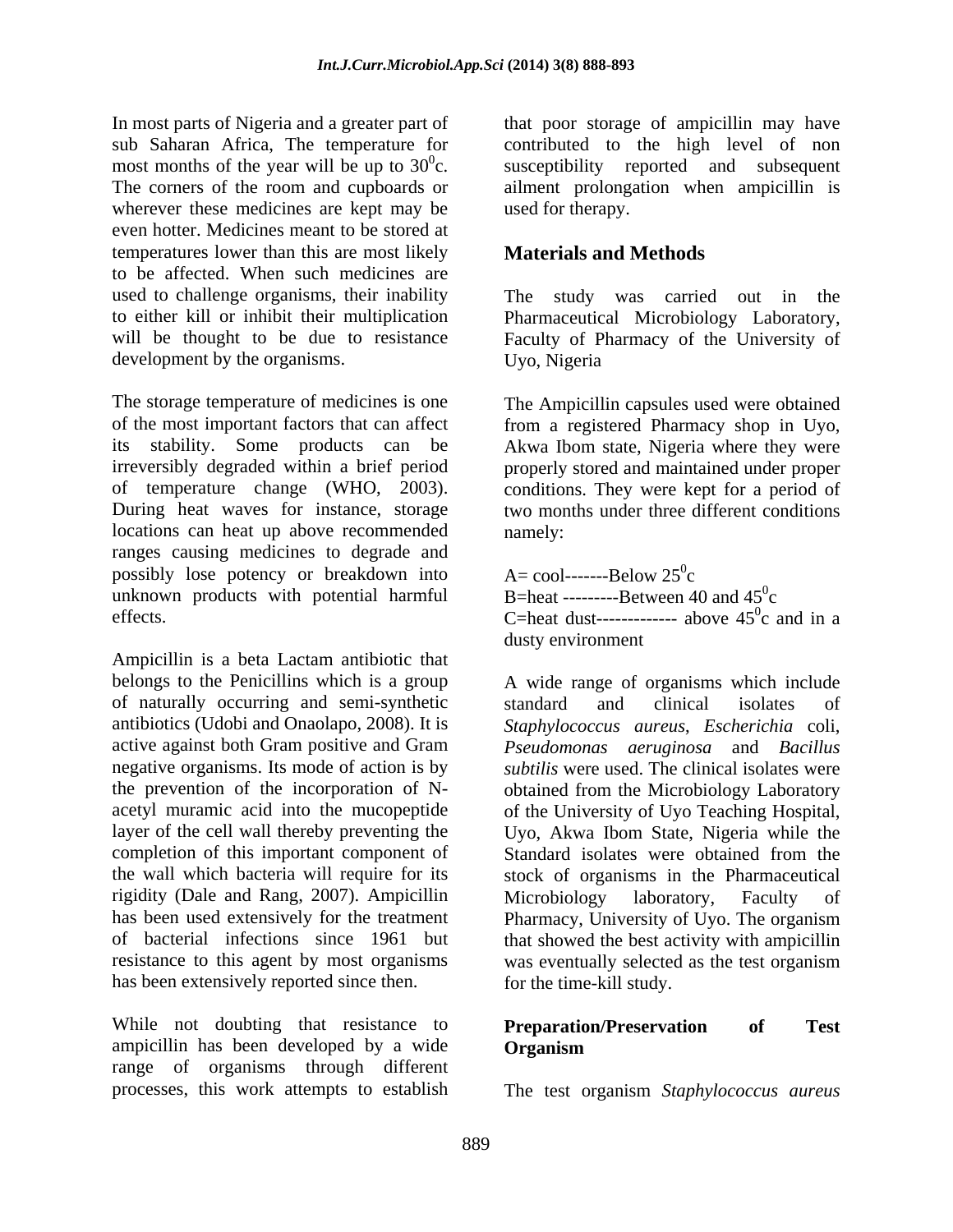NCTC 6571 selected based on its high **Results and Discussion** susceptibility to ampicillin was preserved by culturing on nutrient agar slants and stored<br>Selection of Test Organism in the refrigerator at  $4^0$ c. They were<br>however, constantly sub- cultured at regular  $\frac{0}{2}$  They were  $\frac{0}{2}$  They were c. They were however, constantly sub- cultured at regular *Staphylococcus aureus* NCTC 6571 was intervals to maintain the organisms in a pure selected as the test organism for the time-kill

The Agar-plate diffusion method was used for this test. 20ml of molten nutrient agar was aseptically dispensed into sterile impact on their quality (Kiyingi and Laumo, nutrient agar plates and allowed to solidify. A sterile spatula was used to make a ampicillin capsules should be stored in a longitudinal ditch across the solid agar after cool and dry place at a temperature not the test organism had been introduced and  $\alpha$  exceeding  $25^{\circ}c$  unless otherwise specified. spread across the plate using a sterile This will help the product to maintan its spreader. 0.1ml of 250mg/ml of ampicillin potency and ability to inhibit bacterial cell trihydrate solution was introduced into the ditch and allowed one hour diffusion time at room temperature. The plate was then Nine different organisms (Both clinical and incubated at  $37^{\circ}$ c for 24 hours after which standard) confirmed to be sensitive to incubated at  $37^\circ$ c for 24 hours after which

Four bottles each containing 9mls of sterile nutrient broth were labelled A B C and D. To each of bottles A B and C was Results obtained from the time-kill studies ampicillin solutions A B and C made by dissolving the stored ampicillin samples in nutrient agar plates and incubated at  $37^{\circ}$ c for

# **Results and Discussion**

## **Selection of Test Organism**

state. assay because it was found to have the best **Susceptibility Test** with all the organisms tested. (Table 1) activity with Ampicillin when compared

> The conditions under which ampicillin is manufactured and stored can have a major 1993). According to WHO directives, wall function. (Kays *et* al, 1999).

the zone of inhibition was measured. ampicillin were equally challenged with the **Time – Kill Assay** NCTC 6571 was found to be most test agent(ampicillin).*Staphylococcus aureus* susceptible and was therefore chosen as the test organism (Table 1).

correspondingly added 1ml of 250mg/ml of showed an increase in the number of water. A drop of an overnight culture of the exceeding stipulated storage temperature for test organism was added to the tubes A,B ampicillin was used to challenge the growth and C while D served as the control(With no of test organism. More colonies were organism added). The bottles were incubated observed where the drug was exposed to in a water bath at  $37^\circ$ c for 24 hours. In heat and dust at the temperature above  $45^\circ$ c. between, viable counts were taken at This must have been brought about by loss intervals by withdrawing 0.1ml of the in the ability to kill or inhibit the organism mixture in the bottle and diluting in sterile over time resulting from exposure to water. Dilutions were then plated out on conditions not favourable for maintaining its c for potency. This is because the same drug had 24 hours. Colonies were counted and colony shown good activity before storage (Table forming units calculated. 1). Storage of the drug at temperature below Results obtained from the time-kill studies colonies with time instead of a decrease when ampicillin stored at temperature  $\sigma_{\alpha}$ c.  $25^\circ$ c which falls within the BP standard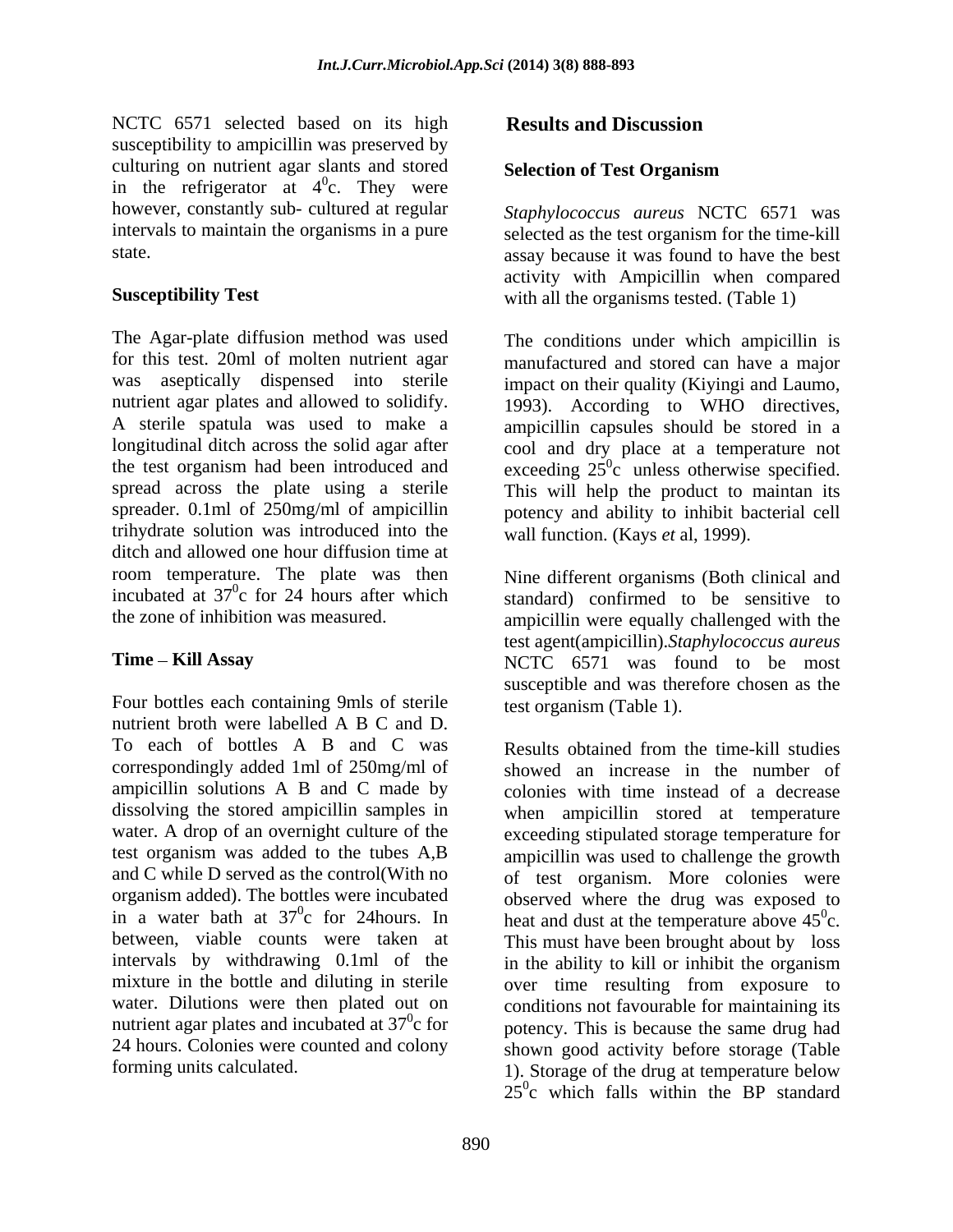range of  $15^{\circ}$ C -  $30^{\circ}$ C however showed a lead to long periods of treatment and stay in static (minimal) growth in colonies hospitals and for people with very serious indicating a bacteriostatic effect when stored illness, it can be even more dangerous

Storing medications surely can be very challenging because of the intricacies and Results of this work confirms that improper the unique requirements that may be storage of ampicillin affects its ability to kill involved. The effect of improper storage can or even retard the growth of the organisms it be even more devastating. When it brings about loss of activity and efficacy, it can

under such conditions (Table 2). because medicine that does not work can be a treat to life.

is meant to control over time (Table 3).

| <b>Table.1</b> Result of susceptibility test showing activity of ampicillin against a range of |  |
|------------------------------------------------------------------------------------------------|--|
| <b>Leanisms</b> tested                                                                         |  |

| Organism                           | Zone of Inhibition(mm) |
|------------------------------------|------------------------|
| Staphylococcus aureus              | 13                     |
| <b>ATCC 25923</b>                  |                        |
| Staphylococcus aureus<br>NCTC 6571 | 23                     |
| Staphylococcus aureus              | 20                     |
| (Clinical isolate)                 |                        |
| Shigella dysentarae                | 19                     |
| Clinical isolate                   |                        |
| <b>Bacillus subtilis</b>           | 10                     |
| NCTC8553                           |                        |
| Escherichia coli                   | 15                     |
| NCTC 10418                         |                        |
| Escherichia coli                   |                        |
| NCTC 25922                         |                        |

**Table.2** Showing the number of colonies after test organism was challenged with ampicillin stored at different conditions over a 24 hour incubation period.

| Dilution  |                        |                                         | f colonies at different storage conditions |                                                              |                     |
|-----------|------------------------|-----------------------------------------|--------------------------------------------|--------------------------------------------------------------|---------------------|
|           | Heat                   |                                         | Heat-Dust                                  | Cool                                                         |                     |
|           | incubation period(Hrs) |                                         | Incubation period(Hrs)                     | Incubation period(Hrs)                                       |                     |
|           |                        | ιv                                      |                                            | $\sim$ $\sim$                                                | $\vert 18 \vert 24$ |
| $10^{-4}$ |                        | .,                                      | $\overline{\phantom{a}}$                   | $\sqrt{4}$                                                   |                     |
| $10^{-3}$ |                        | - -                                     |                                            | - - -<br>00 I                                                |                     |
| $10^{-1}$ | 14.2<br>วเ )           | 140.<br>$\overline{\mathbf{M}}$<br>148. | 150  <br>്റ്റ                              | 165   165   NC   5   5  <br>$\epsilon$ $\epsilon$ $\epsilon$ |                     |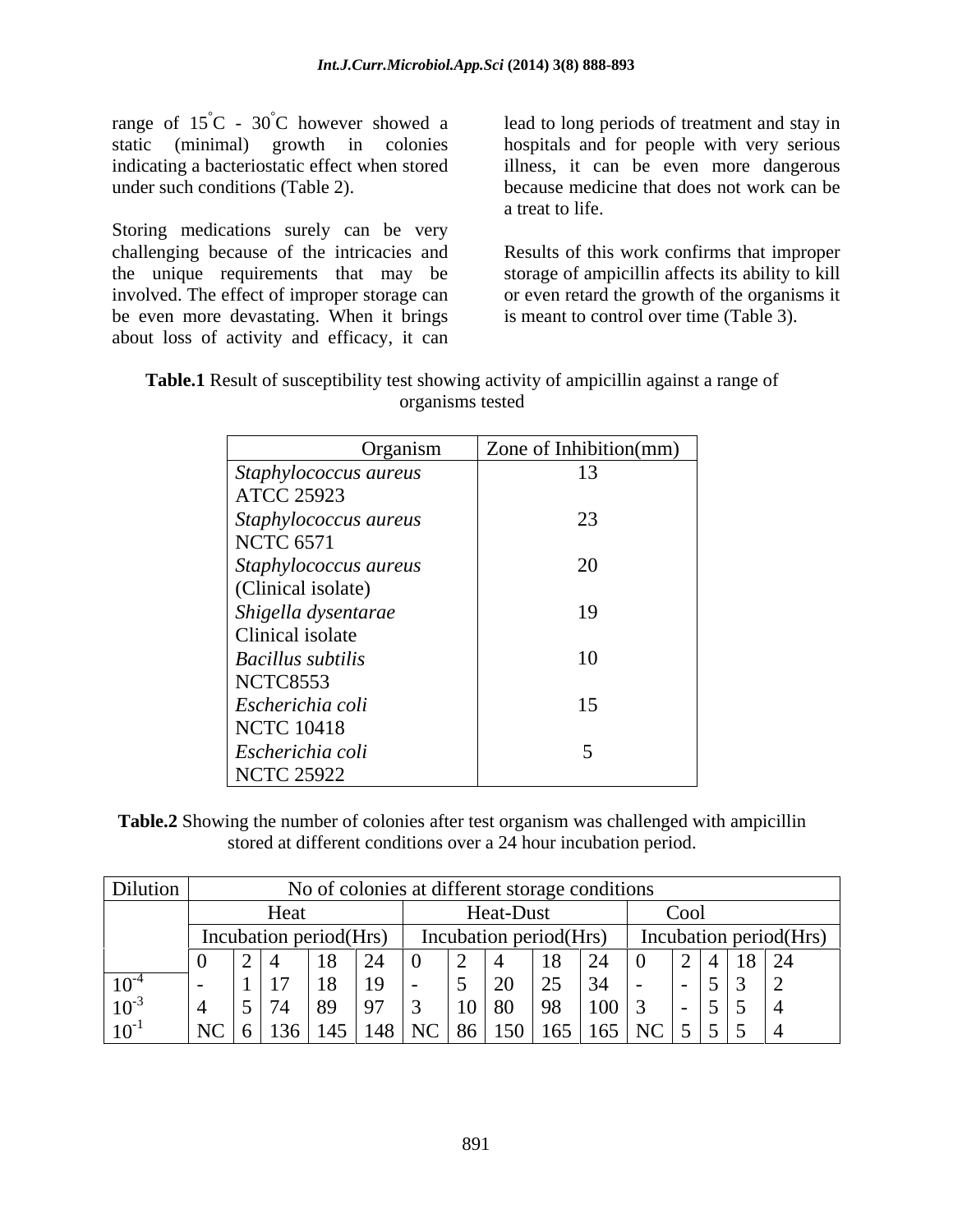| Incubation         |                     | No of organisms(cfu/ml) at different storage conditions |                     |
|--------------------|---------------------|---------------------------------------------------------|---------------------|
| $\text{Time(Hrs)}$ | Heat                | Heat-Dust                                               | Cool                |
|                    | $4.0 \times 10^{3}$ | $3.0 \times 10^3$                                       | $3.0 \times 10^3$   |
|                    | $5.0 \times 10^3$   | $8.6 \times 10^3$                                       | $5.0 \times 10^2$   |
|                    | $13.6 \times 10^3$  | $15.0 \times 10^3$                                      | $5.0 \times 10^2$   |
| 18                 | 89.0 $\times 10^4$  | 98.0 $\times 10^4$                                      | $5.010^2$           |
| 24                 | $97.0 \times 10^5$  | $100 \times 10^5$                                       | $4.0 \times 10^{2}$ |

**Table.3** Showing number of organisms in the presence of ampicillin stored under different conditions within 24 hours of incubation